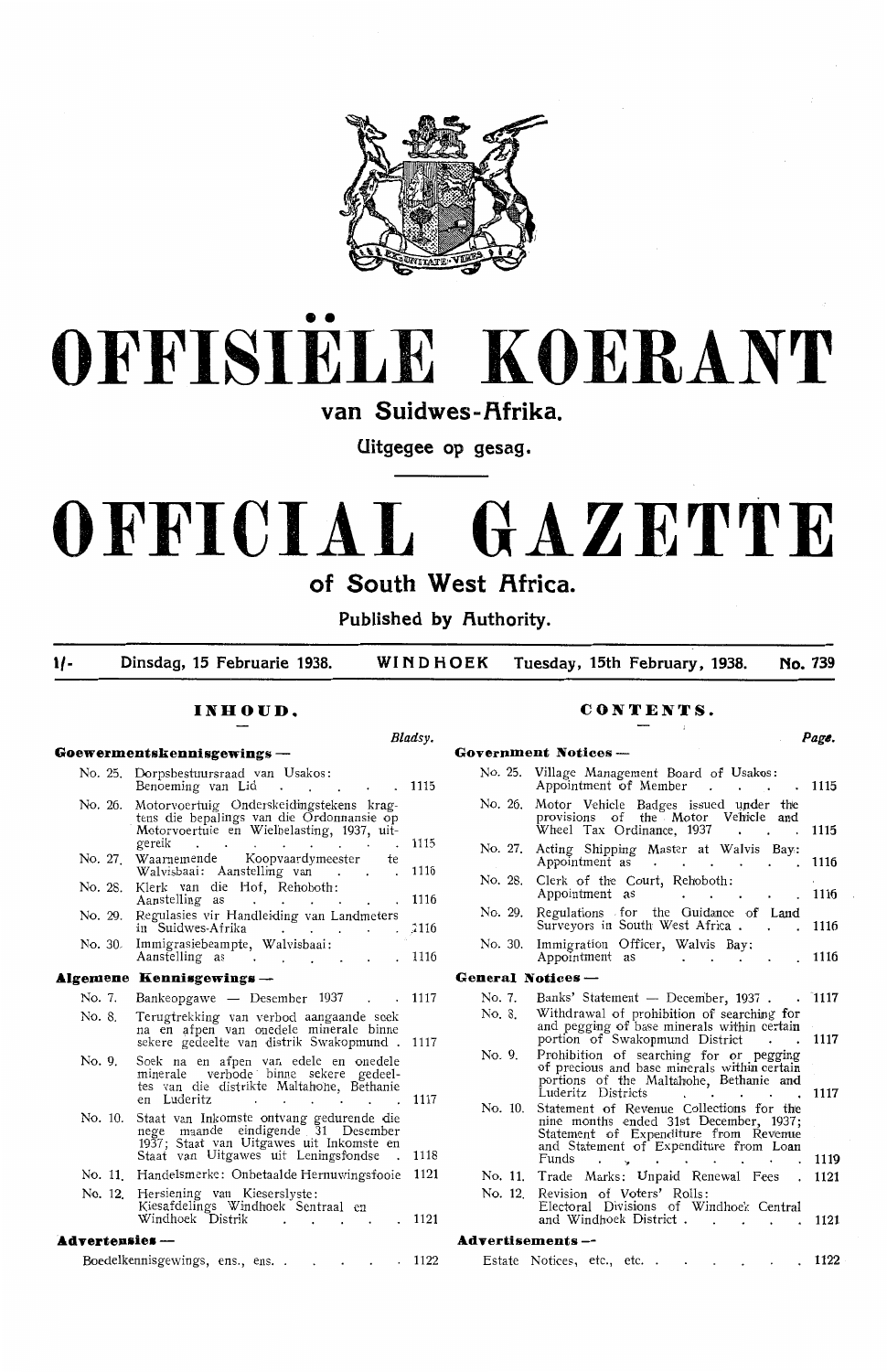# **Ooewermentskennisgewings.** I

Die volgende Goewermentskennisgewings word vir algemene informasie gepubliseer.

> F. P. COURTNEY CLARKE, *Sekretaris vir Suidwes-Af rika.*

Kantoor van die Administrateur, Windhoek,

No. 25.] [15 Februarie 1938. No. 25.] [15th February, 1938.

#### DORPSBESTUURSRAAD VAN USAKOS: BENOEMING VAN LID.

Dit het die Administrateur behaag om, ooreenkomstig artikel agt (2) van die Ordonnansie op Dorpsbesture 1937 (Ordonnansie No. 16 van 1937), die heer GIDEON iJOHANNES KRIOE van Usakos, as lid van die Dorpsbestuursraad van Usakos in die plek van die heer Gordon Cleland Bell, wat bedank het, te benoem.

No. 26.] [ 15 Februarie 1938.

MOTORVOERTUIG ONDERSKEIDINGSTEKENS, KRAG-<br>TENS DIE BEPALINGS VAN ARTIKEL *DRIE* EN ARTIKEL TWEE.-EN-TWINTIO VAN ORDONNANSIE NO. 17 VAN 1937, UITGEREIK.

Hiermee word vir algemene inligting bekendgemaak dat<br>Sekretaris van die Gebied in terme van Regudie Sekretaris van die Gebied in terme van Regu**lasie** *drie* **van die Regulasies gepubliseer onder Goewer-**<br>mentskennisgewing No. 142 van die 3de Augustus 1937 besluit het dat die onderskeidingstekens kragtens die bepalings Van artikel *drie* en artikel *twee-en-twintig v*an die Ordonnansie<br>op Motorvoertuie en Wielbelasting 1937, (Ordonnansie No. 17<br>van 1937) aan enige enkel .persoon uitgereik, vir die tydperk 1 April 1938 tot 31 Maart 1939 in die vorm van een onder-<br>skeidingsteken soos in Bylae I hiervan voorgeskryf, sal wees.

Die onderskeidingsteken moet 'n kartonskyf wees, onge veer drie duim in deursnit en wit van kleur; die bewoording moet in swart en die groot syfer in rooi wees.

**BYLAE** I.



# **Government Notices.**

The following Government Notices are published for general information.

> **F.** P. COURTNEY CLARKE, Secretary for Squth *West* **Africa.**

Office of the Administrator, Windhoek .

#### VILLAGE MANAGEMENT BOARD OF USAKOS: APPOINTMENT OF MEMBER.

The Administrator has been pleased, in .terms of section eight (2) of the Village Management Boards Ordinance, 1937 (Ordinance No. 16 of 1937), to appoint Mr. GIDEON JO-HANNES KRIGE, of Usakos, as a member of the Village Management Board of Usakos, vice Mr. Gordon Cleland Bell, resigned.

No. 26.] [ 15th February, 1938.

#### MOTOR VEHICLE BADGES ISSUED UNDER THE PROVISIONS OF SECTION THREE AND SECTION TWENTY-TWO OF ORDINANCE NO. 17 OF 1937.

It is hereby notified for general information that, in terms of Regulation three of the Regulations published under Govern-<br>ment Notice No. 142 dated the 3rd day of August, 1937, the Secretary for the Territory has decided that the badges to be issued under the provisions of section *three* ana section *tweinty-tw'o* • of the Motor Vehicle and Wheel Tax Ordinance, 1937 (Ordinance No. 17 of 1937), to any one person shall, for the period 1st April, 1938, to 31st March, 1939, be in tire form of one badge as prescribed in Annexure I hereto.

The badge shall be a cardboard disc approximately three inches in diameter, and white in colour; the wording to be in black and the large figure in red.

ANNEXURE I.

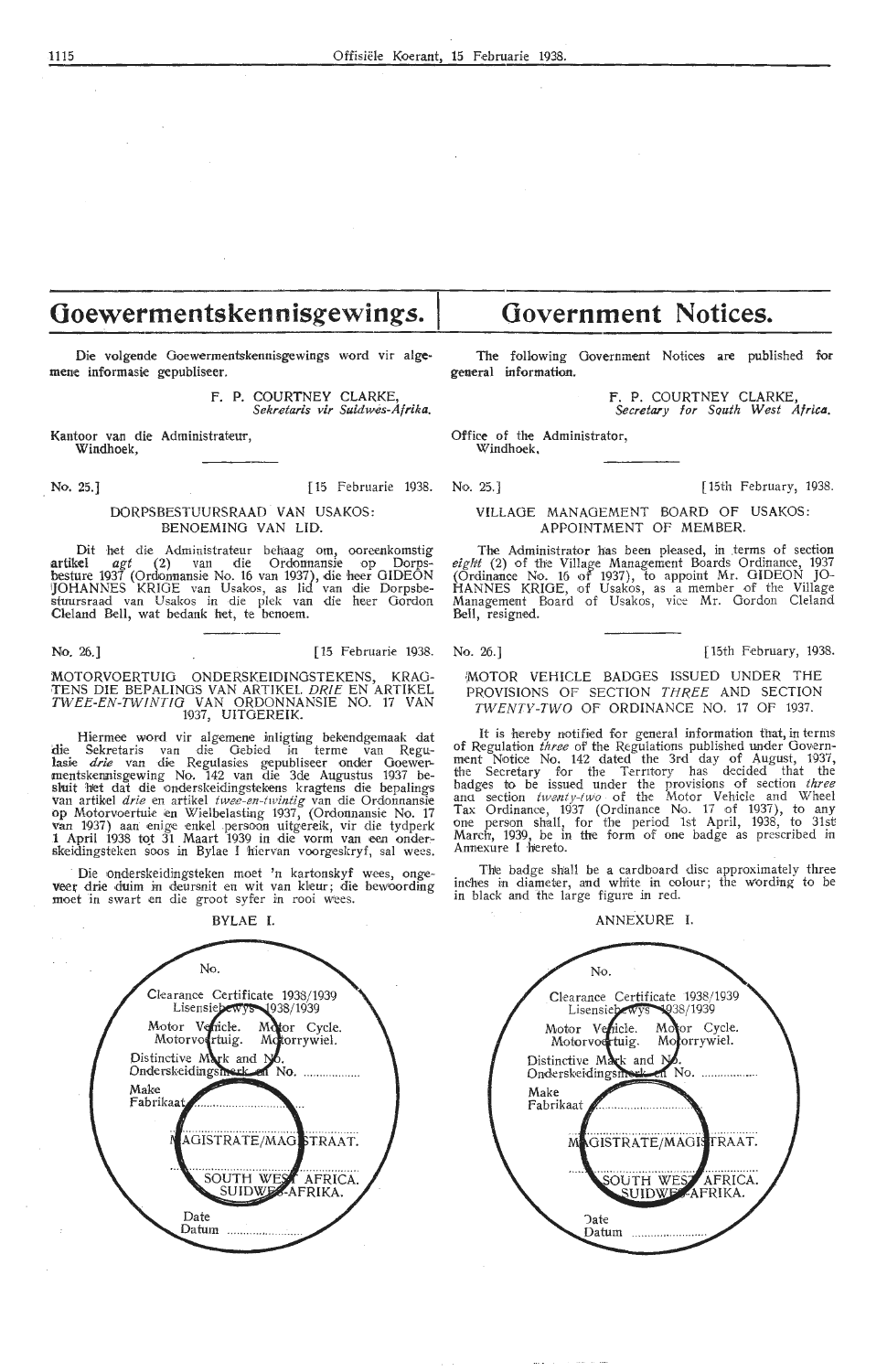No. 27.] [15 Februarie 1937. No. 27.] [15th February, 1938.

Aandag word gevestig op Unie Goewermentskennisgewing No. 76 van 21 Januarie 1938 in die Unie Staatskoerant No.<br>2496 van 21 Januarie 1938 gepubliseer met betrekking tot die aanstelling van ALAN SPENCER WHITE as Waarnemende Koopvaardymeester te Walvisbaai met ingang vanaf 27 November 1937.

No. 28.] [15 Februarie 1938. No. 28.] [15th February, 1938.

Die volgende aanstelling as Klerk van die Hof is goedgekeur :-

REHOBOTH : JACOBUS JOHANNES HUGO MALHERBE met ingang vanaf 24 Januarie 1938 in die plek van mnr. Bohlmann, wat op verlof is.

Dit het die Waarnemende Administrateur behaag om, ooreenkomstig artikel *agt-e-n-twmtig* van die "Ad<litionele Landmeting Proklamatie 1920'' (Proklamasie No. 78 van 1920), die volgende "Regulaties voor Handleiding van Landmeters in Zuid-West Afrika,'' te maak, as wysigings van en om<br>saamgelees te word met die "Regulaties voor Handleiding<br>van Landmeters in Zuid-West Afrika'', gepubliseer onder Goewermentskennisgewing No. 114 van 29 November 1920 in die *Offisiele* Koerant van 28 Februarie 1921, soos gewysig deur Ooewermentskennisgewing No. 138 van 14 Oktober 1921.

1. Regulasie 53 word hiermee gewysig deur paragraaf (a) daarvan te skrap.

2. Regulasie 67 word hiermee gewysig.

- (a) deur die woorde "overeenkomstig de reguiaties ten behoeve van" in paragraaf (a) waar hulle daarin voor-<br>hoeve van" in paragraaf (a) waar hulle daarin voor-<br>kom, te skrap. en
- (b) deur die woorde "overeenkomstig de regulaties" in paragraaf (b) waar frulle daarin voorkom, *te* skrap.

3. Regulasie 89 word hiermee gewysig deur paragrawe (e), (f) en (g) te skrap en hulie te vervang deur die voigende nuwe paragraaf as paragraaf (e).

"(e) Kontourlijnen op twee meters vertikale tussenruimte of, ingeval van grond met 'n gelyke helling van minder dan 1:50, op een meter vertikale tussenruimte. Het beginpunt van de kontourlijnen, de vertikale tussenruimte en't horizontale viak van een of meer van de referentie merken of bakens moeten gegeven worden.

De waarden van de kontourlijnen moeten, indien mogelik, de hoogten boven het oppervlak van de zee<br>zijn.

De gegevens onder paragraven (a), (b), (c) en (d) genoemd, moeten getabuleerd worden."

Dit het die Administrateur behaag om aan die onderstaande persoon die pligte toe te wys van Immigrasiebeampte op die plek teenoor sy naam aangegee, met ingang vanaf 17 Januarie 1938, ter uitvoering van die "Proklamatie tot<br>Regeling van Immigratie, 1924":-

CYRIL MEAD HAMILTON te Walvisbaai

Attention is invited to Union Government Notice No. 76 dated the 21st January, 1938, published in Union Government Gazette No. 2496 of the 21st January, 1938, relative to the appointment of ALAN SPENCER WHITE as Acting, Shipping Master at Walvis Bay with effect from the 27th November 1937.

The following appointment as Clerk of the Court has been approved:-

REHOBOTH: JACOBUS JOHANNES HUGO MALHERBE with effect from the 24th January, 1938, vice Mr. Bohlmann on leave.

No. 29.] [ 15 Februarie 1938. No. 29.) I 15th February, 1938.

The Deputy Administrator has been pleased, in terms of section *twenty-eight* of the Additional Land Survey Proclamation, 1920 (Proclamation No. 78 of 1920), to make the following Regulations for the Guidance of Land Surveyors<br>in South West Africa, as amendments to and to be read<br>as one with the Regulations for the Guidance of Land Surveyors in South West Africa, published under Government<br>Notice No. 114 of the 29th November, 1920, in the *Official* Gazette of the 28th February, 1921, as amended by Government Notice No. 138 of the 14th October, 1921.

1. Regulation 53 is hereby amended by the deletion of  $\frac{1}{2}$  paragraph (a) thereof.

2. Regulation 67 is hereby amended

- (a) by the deletion in paragraph (a) of the words "in accordance with regulations on behalf of" where they occur therein, and
- (b) by the deletion in paragraph (b) of the words "in accordance with regulations" where they occur therein.

3. Regulation 89 is hereby amended by the deletion of paragraphs  $(e)$ ,  $(f)$  and  $(g)$  and the substitution therefor. of the following new paragraph as paragraph (e).

"(e) Contours at two-metres vertical interval, or, in the case of ground with a ruling grade of less than 1:50, at one-metre vertical interval. The datum of the contours, the vertical interval and the level of one or more tower, the vertical interval and the level of one or of the reference marks or beacons shall be given.

The values of the contours should, if possible, be the heights above sea level.

The data mentioned under paragraph (a), (b), (c) and (d) shall be tabulated.

#### No. 30.] [1 Februarie 1938. No. 30.] [ 1st February, 1938.

The Administrator has been pleased to assign to the undermentioned person the duties of Immigration Officer at the place set opposite his name, with effect from the 17th January, 1938, for the purpose of the Immigration Regulation Proclamation, 1924:-

CYRIL MEAD HAMILTON at Walvis Bay.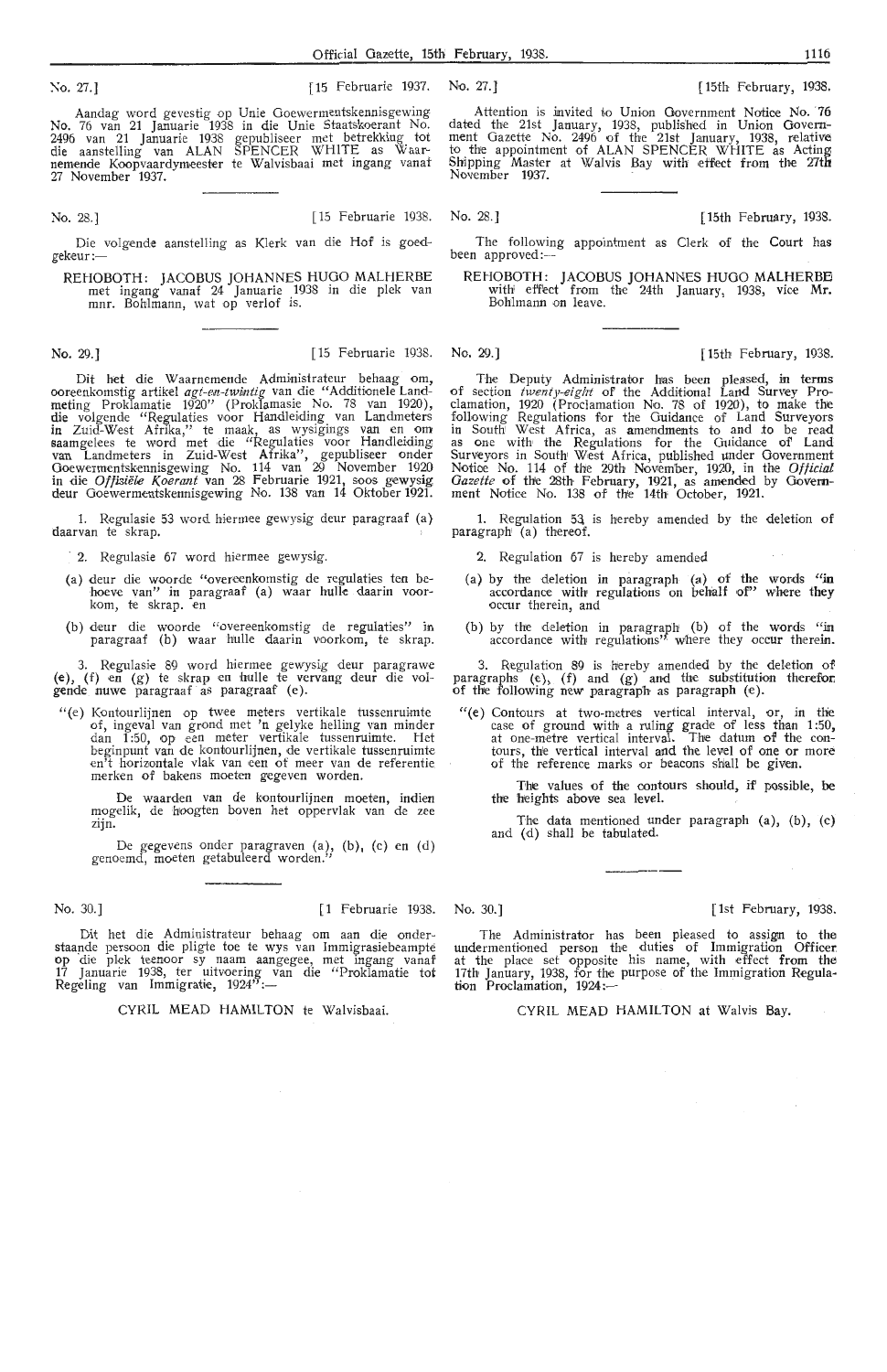# Algemene Kennisgewings. | General Notices.

(No. 7 van/of 1938.)

BANKEOPGAWE, DESEMBER 1937, INGEVOLGE ARTIKEL 7 VAN PROKLAMASIE No. 29 van 1930, DIE BANKE-PROKLAMASIE 1930.

BANKS' STATEMENT, DECEMBER, 1937, IN TERMS OF SECTION 7 OF PROCLAMATION NO. 29 OF 1930, THE BANKS PROCLAMATION, 1930.

|                                                     |                             | Suidwes - Afrika                                                                                                                                                                                                                            | Verpligtings teenoor die Publiek in<br>Liabilities to the Public in S.W. Africa |                        |                              | Kontant Geldreserwes in S.W.-Afrika<br>Cash Reserves in South West Africa | Voorskotte en                                                                                    |                                                                                                                              |                        |                                                                                                                 |  |
|-----------------------------------------------------|-----------------------------|---------------------------------------------------------------------------------------------------------------------------------------------------------------------------------------------------------------------------------------------|---------------------------------------------------------------------------------|------------------------|------------------------------|---------------------------------------------------------------------------|--------------------------------------------------------------------------------------------------|------------------------------------------------------------------------------------------------------------------------------|------------------------|-----------------------------------------------------------------------------------------------------------------|--|
| BANK                                                | Opvorder-<br>bare<br>Demand | Depositos ens. / Deposits etc.<br>Banknote uit-<br>gereik in en<br>betaalb.in diel<br>Gebied<br>S.W.- Afrika<br>Tyd<br>in omloop.<br>Bank notes<br>Time<br>issued in and<br>payable in the<br>Territory of<br>S.W.Africa<br>in circulation. |                                                                                 | <b>TOTAAL</b><br>TOTAL | Gemunte<br>Goud<br>Gold Coin | Pasmunt<br>Subsidiary<br>Coin                                             | Note van die<br>Suid-<br>Afrikaanse<br>Reserwe-<br>bank.<br>South Africa<br>Reserve<br>BankNotes | Note van<br>ander Banke<br>wat in $S.W.$ -<br>Afrika uit-<br>gereik is.<br>Notes of<br>other Banks<br>S. W. Africa<br>issue, | Voorskotte<br>Advances | Diskontos in<br>Suidwes - Afrika<br>Advances and<br>Discounts in<br>South West Africa<br>Diskontos<br>Discounts |  |
| The Standard Bank of South<br>Africa, Limited       | £<br>572,920                | £<br>35,146                                                                                                                                                                                                                                 | £<br>144,556                                                                    | £<br>752,622           | £<br>1,840                   | £<br>16,685                                                               | £<br>1,128                                                                                       | £<br>47,586                                                                                                                  | £<br>485,645           | £<br>92,531                                                                                                     |  |
| Barclays Bank (Dominion,<br>Colonial and Overseas). | 401,996                     | 48,243                                                                                                                                                                                                                                      | 133,940                                                                         | 584,179                | 103                          | 7,453                                                                     | 742                                                                                              | 29,527                                                                                                                       |                        | 292,356                                                                                                         |  |

#### (No. 8 van 1938.)

Dit word hiermee vir algemene inligting bekendgemaak dat die sluiting wat bewerkstellig is deur Algemene Kennisgewing No. 19 van 1937 van die gebied wat daarin omskryf word vir die soek en afpen van enige van die minerale genoem in Artikel I B van die Keiserlike Mynordonnansie<br>**van Duits Suid**wes-Afrika van 8 Augustus 1905, soos van<br>**tyd tot tyd** gewysig, ·berroep is en nie meer van krag sal<br>wees vanaf die datum van publikasie hiervan nie.

J. F. SCHROEDER,

Waarnemeru1£ *Mynoutoriteit.* 

Windhoek, 2 Februarie 1938.

#### (No. 9 van 1938.)

Kragtens subartikel (2) van artikel *elf* van die Keiser-<br>Iike Mynordonnansie vir Duits Suidwes-Afrika van 8 Augustus like Mynordonnansie vir Duits Suidwes-Afrika van 8 Augustus 1905, soos gewysig by Proklamasies van die Administrateur van<br>Suidwes-Afrika Nos. 24 van 1919, 12 van 1920, 59 van 1920, 29 van 1921, 11 van 19231 **15** van 1925, 10 van 1926, 17 van 1934, 21 van 1934, <sup>17</sup>van 1936, en 2 van *1937,* g,ee ek •hierby kennis aan die publiek dat dit vanaf die datum van publi-<br>kasie hiervan in die O*ffisiële Koerant* en tot nadere kennis-<br>gewing en met inagneming van die regte van die eienaars<br>van prospekteerkleims en myngebiede wat voorh **is,** dit nie vir enige persoon wettig sal wees om vir enige **van** die minerale wat in seksies *een* A en *een* B van hogenoemde Ordonnansie genoem word te soek nie en om dit af 'te pen op enige van die plase wat hieronder gemeld **word.** 

#### MALTAHOHE DISTRIK: Plaas Kronenhof 117.

BETHANIE DISTRIK: Plase - Ginas 20, Ganaams 21, Aubures 22, Aruab 23, Guperas 24, Wittmanshaar 25, Barby 26, Naus 27, Korais 28, Nagatis 29, Kunjas 14,<br>en 'n driehoekige stuk grond geleë tussen die plase Korais 28 en Nagatis 29.

#### (No. 8 of 1938.)

It is hereby notified for general information that the closure effected by Oeneral Notice No. *19* of 1937 of the area defined therein to searching and pegging of base minerals mentioned in Section I B of the Imperial Mining Ordinance for German South West Africa of the 8th August, 1905, as amended foom time to time, has been withdrawn and shall cease to operate as from the date of publication hereof.

J. F. SCHROEDER,

Acting Mining Authority.

Windhoek, 2nd February 1938.

#### (No. 9 of 1938.)

In terms of sub-section (2) of section *eleven* of the Imperial Mining Ordinance for German South West Africa of the 8th August, 1905, as amended by Proclamations of the Administrator of South West Africa Nos. 24 of 1919, 12 of 1920, 59 of 1920, 29 of 1921, 11 of 1923, 15 of; 1925, 10 of 1926, 17 of 1934, 21 of 1934, 17 of 1936 and! 2 of 1937, I do 'hereby give notice *to* the public that as from the date of publication her,eof :i,n the *Ot/'icial Gazette,* and until furthier notice and subject to the rights of the owners: of prospecting claims and mining areas previously acquired, it shall not be lawful for any person to search or peg any of the precious and base minerals mentioned in sections *one* A and *one* B of the above Ordinance on any of the farms mentioned below.

#### MALTAHOHE DISTRICT: Farm Kronenhof 117.

BETHANIE DISTRICT: Farms - Ginas 20, Ganaams 21. Aubur,es 22, Aruab 23, Guperas 24, Wittmanshaar 25, Barby 26, Naus 27, Korais 28, Nagatis 29, Kunjas 14, and a triangular pieoe of ground between tne farms Korais 28 and Nagatis 29.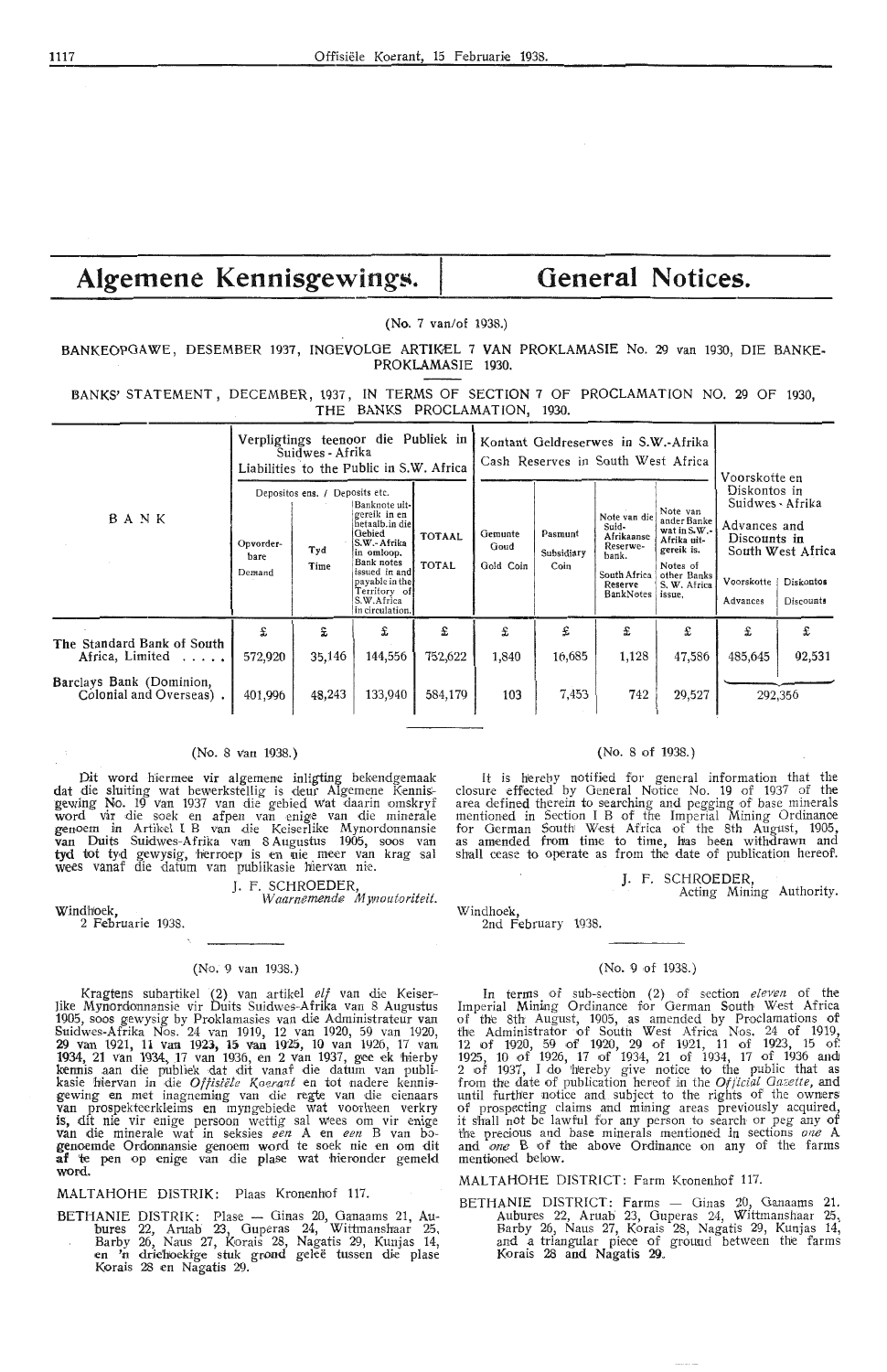DERITZ DISTRIK: Plase - Kl. Haremub 1, Sinclair Mine 2, Naremub 4 en deel **A** van die plaas Oarub Urus 6.

J. F. SCHROEDER, *W aarnemende M y;zoutoriteit,* Windhoek

LUDERITZ DISTRICT: Farms - Kl. Haremub 1, Sinclair Mine 2, Nar-emub 4 and portion A of Garub Urus 6.

> -J. F. SCHROEDER, *Acting Mining Authority.*

Windhoek, Albook, Windhook B Februarie 1938.

 $\ddot{\phantom{a}}$ 

8th February, 1938.

#### (No. 10 van 1938.)

#### **STAAT** VAN INKOMSTE ONTVANG GEDURENDE DIE NEGE MAANDE EINDIGENDE OP 31 DESEMBER 1937.

| RUBRIEK VAN INKOMSTE.                                                                                       |                                              |                      |                        |  | Begroting<br>$1937 - 1938$ . | Ontvangste<br>1.4.37 tot 31.12.37. |                  |
|-------------------------------------------------------------------------------------------------------------|----------------------------------------------|----------------------|------------------------|--|------------------------------|------------------------------------|------------------|
|                                                                                                             |                                              |                      |                        |  | £                            | £                                  |                  |
| Doeane en Aksyns<br>$\mathcal{L}^{\mathcal{L}}$ , and the set of the set of the $\mathcal{L}^{\mathcal{L}}$ | $\cdot$ .                                    |                      |                        |  | 200,000                      | 154,968                            | Net tot<br>einde |
| Pos-, Telegraaf- en Telefoonwese                                                                            |                                              |                      |                        |  | 93,000                       | 54,372                             | November.        |
| Mynwinste:                                                                                                  |                                              |                      |                        |  |                              |                                    |                  |
| Diamantbelasting .<br>$\ddot{\bullet}$ . The set of $\ddot{\bullet}$                                        |                                              |                      |                        |  | 87,000                       | 85,494                             |                  |
| Hereaandele                                                                                                 |                                              |                      |                        |  | 8,000                        | 5,678                              |                  |
| Prospekteer- en Kleimlisensies                                                                              |                                              |                      |                        |  | 9,000                        | 9,172                              |                  |
| Lisensies:                                                                                                  |                                              |                      |                        |  |                              |                                    |                  |
| Handel, Drank, Wild, ens. .                                                                                 |                                              |                      |                        |  | 40,000                       | 27,824                             |                  |
| Motor<br>$\mathcal{A}$                                                                                      | $\bullet$                                    |                      |                        |  | 20,000                       | 22,696                             |                  |
| Vermaaklikheidsbelasting.<br>$\mathbf{A}$                                                                   |                                              |                      |                        |  | 2,000                        | 2,320                              |                  |
| Sigarette Verkoopsbelasting .                                                                               | $\ddot{\phantom{0}}$                         |                      |                        |  | 12,000                       | 3,889                              |                  |
| Seëlregte en Fooie.                                                                                         |                                              |                      |                        |  | 15,000                       | 16,615                             |                  |
| Boedelbelasting en Hereregte.                                                                               |                                              |                      |                        |  | 12,500                       | 18,878                             |                  |
| Grondinkomste<br>$\mathbf{r}$ . The set of $\mathbf{r}$                                                     |                                              |                      |                        |  | 18,000                       | 15,225                             |                  |
| Huur van Regeringseiendomme                                                                                 |                                              |                      |                        |  | 14,000                       | 10,622                             |                  |
| Rente<br>the contract of the contract of                                                                    |                                              |                      |                        |  | 52,000                       | 40,333                             |                  |
| Boetes en Verbeurdverklarings                                                                               |                                              |                      |                        |  | 6,000                        | 6,008                              |                  |
| Departementele Ontvangste .                                                                                 | $\ddot{\phantom{0}}$<br>$\bullet$            | $\bullet$            | $\ddot{\phantom{a}}$   |  | 42,000                       | 36,480                             |                  |
| Naturelle Pasfooie.                                                                                         | $\mathbf{r}$                                 | $\ddot{\phantom{0}}$ |                        |  | 3,000                        | 2,823                              |                  |
| Motorbrandstofbelasting                                                                                     |                                              |                      |                        |  | 18,750                       | 18,384                             |                  |
| Wielbelasting<br>$\mathbf{r}$ , $\mathbf{r}$ , $\mathbf{r}$ , $\mathbf{r}$                                  |                                              |                      |                        |  | 10,000                       | 10,763                             |                  |
| Diverse Inkomste<br>$\mathbf{r}$ $\mathbf{r}$                                                               |                                              |                      |                        |  | 18,000                       | 17,062                             |                  |
| Naturelle Reserwefondsgelde.                                                                                |                                              |                      |                        |  | 10,000                       | 9,979                              |                  |
| TOTAAL GEWONE INKOMSTE.                                                                                     |                                              |                      |                        |  | 690,250                      | 575,585                            |                  |
|                                                                                                             |                                              |                      |                        |  |                              |                                    |                  |
| Min Hereaandele betaalbaar aan die S.W. Finance                                                             |                                              |                      |                        |  |                              |                                    |                  |
| Corporation, Ltd.<br>$\ddot{\phantom{0}}$<br>$\mathbf{r}$                                                   | $\mathbf{r}$<br>$\ddot{\phantom{0}}$         |                      |                        |  | 27,000                       |                                    |                  |
| NETTO GEWONE INKOMSTE: .                                                                                    |                                              |                      |                        |  | 663,250                      |                                    |                  |
| Buitengewone Inkomste:                                                                                      |                                              |                      |                        |  |                              |                                    |                  |
| Koopprys paaiemente<br>$\ddot{\phantom{a}}$                                                                 |                                              |                      |                        |  |                              | 22,330                             |                  |
| Voorskotte - Kapitaal .<br>$\mathcal{L}^{\text{max}}$                                                       | $\ddot{\phantom{a}}$<br>$\ddot{\phantom{0}}$ |                      |                        |  |                              | 21,958                             |                  |
| Terugkrygings:-                                                                                             |                                              |                      |                        |  |                              |                                    |                  |
| (1) Land Bank                                                                                               |                                              |                      |                        |  |                              | 65,000                             |                  |
| (2) Restkaufgeld: Duitse Regering.                                                                          |                                              |                      |                        |  | 45,000                       | 495                                |                  |
| (3) Lenings vir Boorgate                                                                                    |                                              | $\mathcal{L}^{\pm}$  |                        |  |                              | 442                                |                  |
| (4) Munisipale Lenings: Kapitaal                                                                            |                                              | $\ddot{\phantom{0}}$ |                        |  |                              | 5,067                              |                  |
| (5) Koöperatiewe Maatskappye.                                                                               |                                              | $\mathbf{r}$         | $\left( \cdot \right)$ |  |                              | $-$                                |                  |
| (6) Saadkoring Voorskotte                                                                                   | $\mathbf{r}$                                 | $\ddot{\phantom{0}}$ |                        |  |                              | $\overline{\phantom{a}}$           |                  |
| (7) Noodlenings deur Land Bank.                                                                             |                                              |                      |                        |  |                              | 5,604                              |                  |
| Kroning Seëls<br>$\overline{a}$<br>in 1<br>$\sim$                                                           |                                              |                      |                        |  |                              | 112,541                            |                  |
|                                                                                                             |                                              |                      |                        |  |                              |                                    |                  |
|                                                                                                             | GROOT TOTAAL.                                |                      |                        |  | £708,250                     | £809,022                           |                  |

N.B.-Die Doeane inkomste vir Desember is £18,863 wat 'n totaal van £173,831 vir die nege maande gee, en inkomste van Poswese word geskat op £6,800, wat 'n totaal gee van £61,172.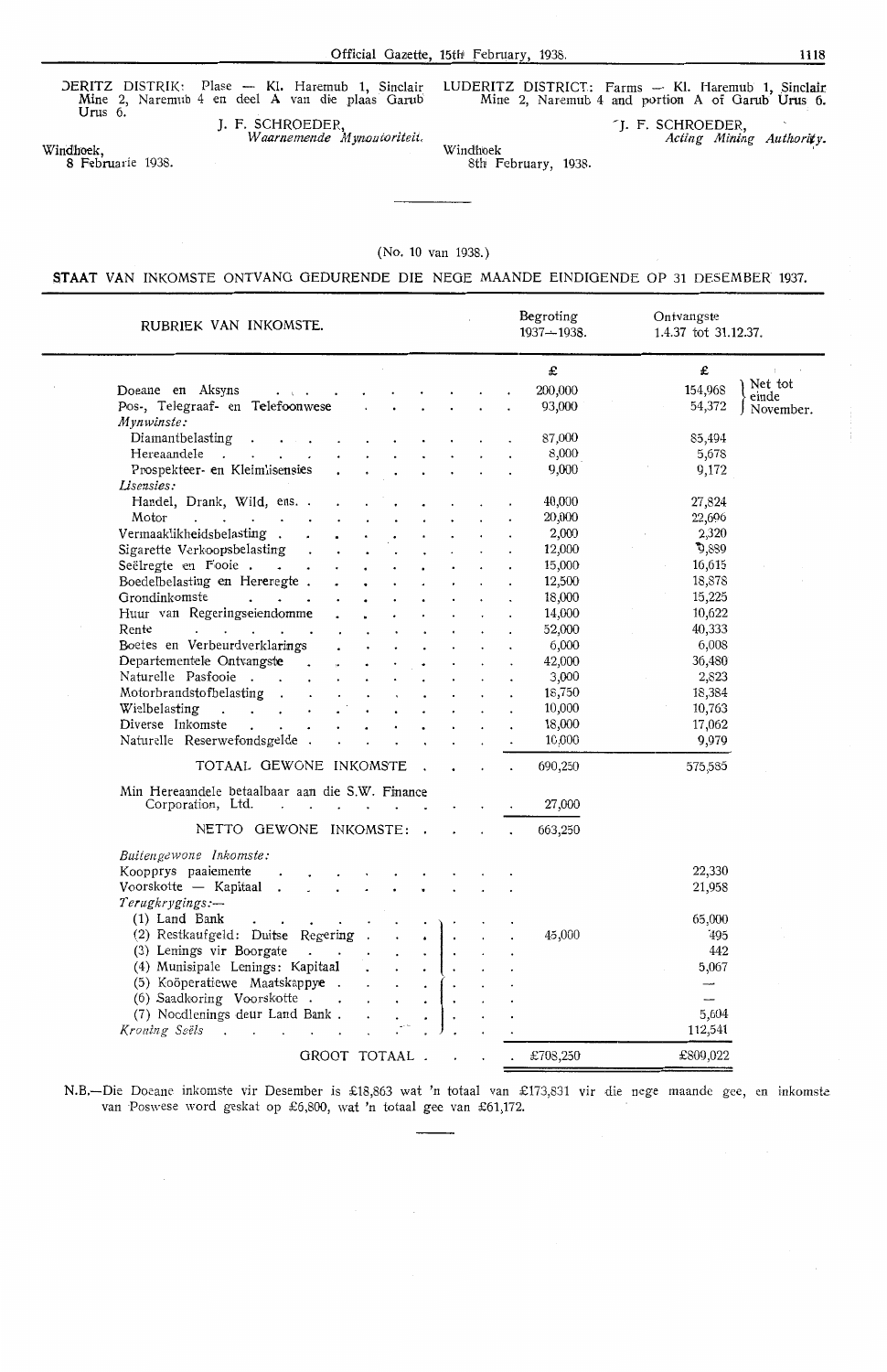#### 1119 Offisiële Koerant, 15 Februarie 1938.

## FINANSIËLE JAAR 1937-1938.

#### UITOA WES UIT INKOMSTE.

 $\mathcal{L}_{\mathcal{A}}$ 

|     | DIENS.                                                                                                                                            | Begroting<br>1937-1938. |        | Uitgawes tot<br>31.12.37. |
|-----|---------------------------------------------------------------------------------------------------------------------------------------------------|-------------------------|--------|---------------------------|
|     |                                                                                                                                                   | £                       |        | £                         |
|     | 1. Administrasie -                                                                                                                                | $\times$ 54,153         |        | 29,750                    |
| 2.  | Wetgewende Vergadering, ens.                                                                                                                      | 8,115                   |        | 5,588                     |
| 3.  | Landbou<br>$\cdots$                                                                                                                               | 37,505                  |        | 24,224                    |
| 4.  | Ouditeursafdeling                                                                                                                                 | 2,792<br>×.             |        | 1,932                     |
| 5.  | Doeane en Aksyns                                                                                                                                  | $\times$<br>6,311       |        | 4,638                     |
| б.  | Verdediging                                                                                                                                       | 615                     |        | 351                       |
| 7.  | Onderwys.                                                                                                                                         | 147,278                 |        | 102,145                   |
| 8.  | Werke                                                                                                                                             | $\times$ 111,094        |        | 91,022                    |
| 9.  | Regspleging                                                                                                                                       | 39,653                  |        | 28,873                    |
| 19. | Lande, Registrasie en Opmetings.                                                                                                                  | $\times$ 14,614         |        | 9,882                     |
| 11. | Mynwese<br>$\sim$<br>$\mathbf{r}$<br>$\blacksquare$                                                                                               | 10,415                  |        | 6,053                     |
| 12. | Naturellesake                                                                                                                                     | $\times$ 29,670         |        | 22,968                    |
| 13. | Pensioene en Gratifikasies<br>$\sim$<br>$\ddot{\phantom{0}}$                                                                                      | $\times$ 25,570         |        | 31,986                    |
| 14. | Pos-, Telegraaf- en Telefoonwese                                                                                                                  | $\times$ 61,212         | (Nov.) | 39,352                    |
|     | 15. Gevangenisse en Verbeteringsgestigte                                                                                                          | 14,823                  |        | 9,670                     |
| 16. | Volksgesondheid<br>$\mathbf{r}$<br>$\mathbf{r}$<br>$\mathbf{L}^{\text{max}}$                                                                      | 26,525                  |        | 17,173                    |
| 17. | Suidwes-Afrika-Polisie<br>$\ddot{\phantom{0}}$<br>$\ddot{\phantom{a}}$<br>$\cdot$                                                                 | 101,200                 |        | 73,487                    |
| 18. | Terugbetaling van Salarisbesnoeiings                                                                                                              | 1,000                   |        | 80                        |
|     | <b>TOTAAL</b>                                                                                                                                     | £692,545                |        | £499,174                  |
|     | $\times$ Insluitende Administrateur se lasbrief.                                                                                                  |                         |        |                           |
|     | UITGAWES UIT LENINGS-FONDSE.                                                                                                                      | £                       |        | £                         |
|     |                                                                                                                                                   |                         |        |                           |
| В.  | A. Geboue, ens.                                                                                                                                   | 33,000                  |        | 22,155<br>615             |
| C.  | Besproeiing en Water Voorrade<br>Telegraaf- en Telefoonuitbreidings en                                                                            | 1,000                   |        |                           |
|     | Vernuwings<br>$\ddot{\phantom{1}}$<br>$\mathbf{r} = \mathbf{r} \mathbf{r}$ , where $\mathbf{r} = \mathbf{r} \mathbf{r}$<br>$\bullet$              | 11,000                  |        | 5,093                     |
| E.  | D. Regeringsopmetings.<br>$\sim$<br>$\cdots$ $\cdots$<br>Algemene Noodlening en Maatreëls vir                                                     | 2,800                   |        | 64                        |
|     | Rehabilitasie.<br>$\sim$ $\sim$ $\sim$ $\sim$                                                                                                     | 1,975                   |        | 541                       |
|     | F. Lande:-<br>(1) Betaling van omheiningslenings, ens., ge-<br>waarborg deur die Administrasie aan die<br>Landbank en Voorskotte aan setlaars vir |                         |        |                           |
|     | wesenlike doeleindes                                                                                                                              | 5,500 $\times$          |        | 4,766                     |
|     | (2) Aankoop van Grond en Verbeterings vir<br>nedersettings en openbare doeleindes                                                                 | 2,000                   |        | 972                       |
| G.  | (1) Walvisbaai-Beskermingskema                                                                                                                    | $1,450\times$           |        | 804                       |
|     | (2) Swakopmund-Beskermingswerke                                                                                                                   | 1,425                   |        |                           |
|     | H. Lenings aan Plaaslike Besture                                                                                                                  | 12,000                  |        | 1,269<br>$\qquad \qquad$  |
|     | <b>TOTAAL</b>                                                                                                                                     | £72,150                 |        | £36,279                   |
|     |                                                                                                                                                   |                         |        |                           |
|     | TOTAAL UITGAWES UIT INKOMSTEFONDSE                                                                                                                | £692,545                |        | £499,174                  |
|     | TOTAAL UITGAWES UIT LENINGSFONDSE<br>GROOT TOTAAL                                                                                                 | 72,150<br>£764,695      |        | 36,279<br>£535,453        |

 $\times$  Insluitende Administrateur se lasbrief.

## (No. 10 of 1938.)

 $\bar{\phantom{a}}$ 

REVENUE COLLECTIONS FOR THE NINE MONTHS ENDED 31ST DECEMBER, 1937.

| HEAD OF REVENUE.                                                  |  |  |  | Estimates<br>$1937 - 38.$ |   | Collections<br>1.4.37 to 31, 12.37. |
|-------------------------------------------------------------------|--|--|--|---------------------------|---|-------------------------------------|
|                                                                   |  |  |  | £                         |   | £                                   |
| Customs and Excise                                                |  |  |  | 200,000                   |   | To end<br>154,968<br>November       |
| Posts, Telegraphs and Telephones<br>Mining Profits and Royalties: |  |  |  | 93,000                    |   | 54,372<br>only.                     |
| Diamond Tax                                                       |  |  |  | 87,000                    |   | 85,494                              |
| Rovalties<br>$\ddot{\phantom{0}}$<br>$\sim$                       |  |  |  | 8,000                     |   | 5,678                               |
| Prospecting and Claim Licences                                    |  |  |  | 9,000                     | ÷ | 9,172                               |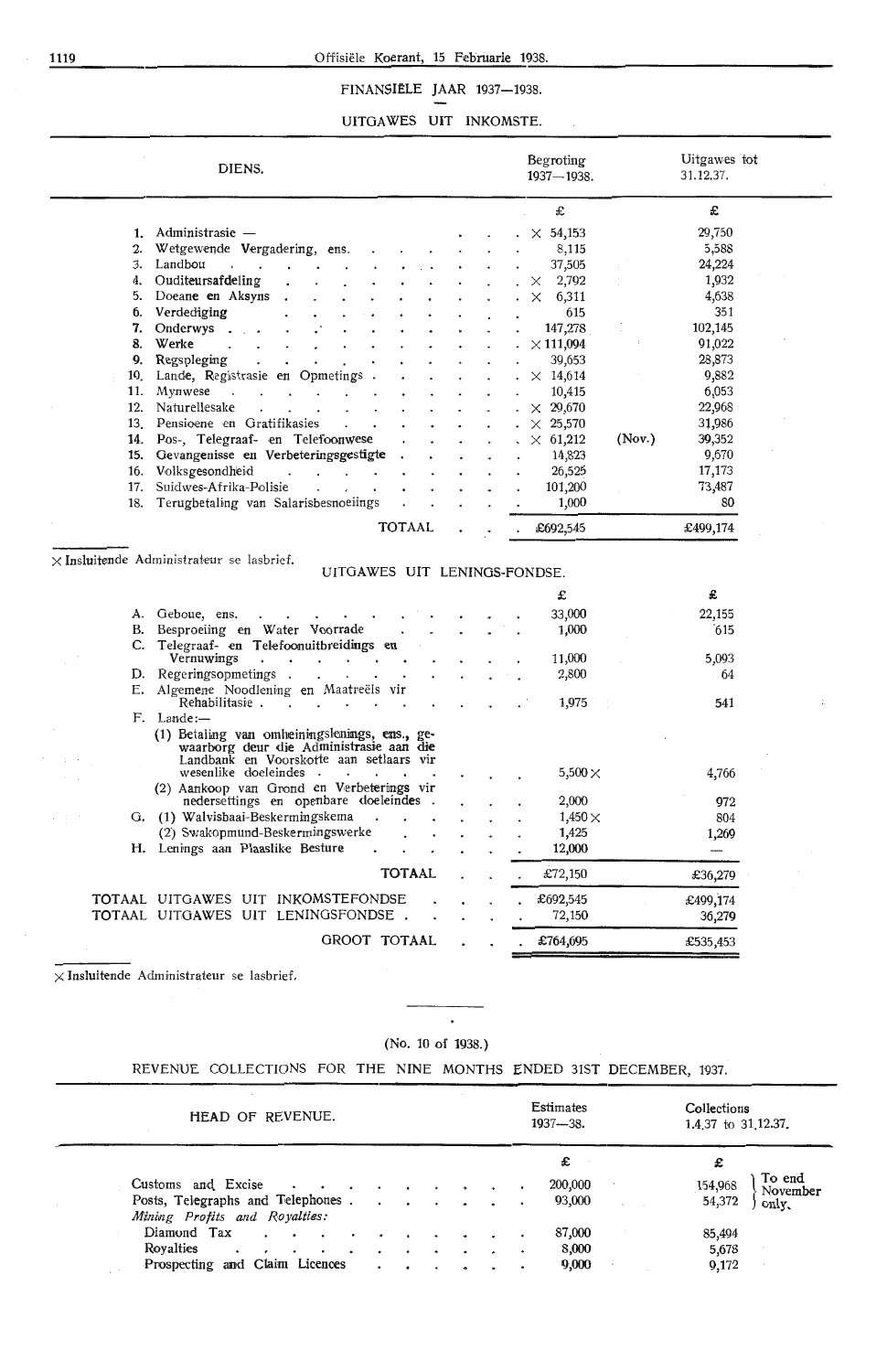Official Gazette, 15th February, 1938.

| Licences:                                       |              |              |    |  |          |                  |
|-------------------------------------------------|--------------|--------------|----|--|----------|------------------|
| Trading, Liquor, Game, etc.                     |              |              |    |  | 40,000   | 27,824           |
| Motor                                           |              |              |    |  | 20,000   | 22,696           |
| Entertainment Tax                               |              |              |    |  | 2,000    | 2,320            |
| Cigarettes and Cigarette Tobacco Sales Tax      |              |              |    |  | 12,000   | 9,889            |
| Stamp Duties and Fees                           |              |              |    |  | 15,000   | 16,615           |
| Estate and Transfer Duty                        |              |              |    |  | 12,500   | 18,878           |
| Land Revenue                                    |              |              |    |  | 18,000   | 15,225           |
| Rents of Government Properties                  |              |              |    |  | 14,000   | 10,622           |
| Interest                                        |              |              |    |  | 52,000   |                  |
| Fines and Forfeitures                           |              |              |    |  | 6,000    | 40,333<br>'6.008 |
| Departmental Receipts                           |              |              |    |  | 42,000   |                  |
| Native Pass Fees                                |              |              |    |  | 3,000    | 36,480           |
| Motor Spirit Tax                                |              |              |    |  | 18,750   | 2,823            |
| Wheel Tax                                       |              |              |    |  | 10,000   | 18,384           |
| Miscellaneous                                   |              |              |    |  | 18,000   | 10,763<br>17,062 |
| Native Reserve Fund Fees                        |              |              |    |  | 10,000   | 9,979            |
|                                                 |              |              |    |  |          |                  |
| TOTAL ORDINARY REVENUE:                         |              |              |    |  | 690,250  | 575,585          |
| Less Royalty payable to S.W. Finance Corp. Ltd. |              |              |    |  | 27,000   |                  |
| NETT ORDINARY REVENUE:                          |              |              |    |  | 663,250  |                  |
| Extraordinary Revenue:                          |              |              |    |  |          |                  |
| Price<br>Instalments of Purchase                |              |              |    |  |          | 22,330           |
| Advances — Capital                              |              |              |    |  |          | 21,958           |
| Recoveries:-                                    |              |              |    |  |          |                  |
| (1) Land Bank                                   |              |              |    |  |          | 65,000           |
| (2) Restkaufgeld, German Govt.                  |              |              |    |  | 45,000   | 495              |
| (3) Boring Loans<br>$\cdot$                     |              |              |    |  |          | 442              |
| (4) Loans to Local Authorities                  |              |              |    |  |          | 5,067            |
| (5) Refund from Co-op. Societies                |              |              |    |  |          |                  |
| (6) Seed Corn advances                          |              |              |    |  |          |                  |
| (7) Relief Loans through Land Bank              |              |              | ÷, |  |          | 5,604            |
| Coronation Stamps                               |              |              |    |  |          | 112,541          |
|                                                 |              |              |    |  |          |                  |
|                                                 | <b>GRAND</b> | <b>TOTAL</b> |    |  | £708,250 | £809,022         |

N.B.-The Customs Gollections for December are £18,863, giving a total of £173,831 for the nine months, and Postal Revenue estimated at £6,800, giving a total of £61,172.

## FINANCIAL YEAR 1937-1938.

EXPENDITURE FROM REVENUE.

|     | SERVICE.                            |  |              |  |  | Estimates<br>$1937 - 38.$ |        | Expenditure<br>to $31.12.37$ . |  |
|-----|-------------------------------------|--|--------------|--|--|---------------------------|--------|--------------------------------|--|
|     |                                     |  |              |  |  | £                         |        | £                              |  |
|     | 1. Administration $-$               |  |              |  |  | $\chi$ 54,153             |        | 29,750                         |  |
| 2.  | Legislative Assembly, etc           |  |              |  |  | 8,115                     |        | 5,588                          |  |
| 3.  | Agriculture                         |  |              |  |  | 37,505                    |        | 24,224                         |  |
| 4.  | Audit                               |  |              |  |  | 2,792<br>$\times$         |        | 1,932                          |  |
| 5.  | Customs and Excise.                 |  |              |  |  | 6,311<br>$\times$         |        | 4,638                          |  |
| 6.  | Defence                             |  |              |  |  | 615                       |        | 351                            |  |
| 7.  | Education                           |  |              |  |  | 147,278                   |        | 102,145                        |  |
| 8.  | Works                               |  |              |  |  | $\cdot \ \times 111,094$  |        | 91,022                         |  |
| 9.  | Administration of Justice.          |  |              |  |  | 39,653                    |        | 28,873                         |  |
|     | 10. Lands, Deeds and Surveys        |  |              |  |  | $\cdot \times 14,614$     |        | 9,882                          |  |
| 11. | Mines .<br>$\sim$<br>$\blacksquare$ |  |              |  |  | 10,415                    |        | 6,053                          |  |
| 12. | Native Affairs                      |  |              |  |  | $\cdot \times 29,670$     |        | 22,968                         |  |
| 13. | Pensions and Gratuities             |  |              |  |  | $\star \times 25,570$     |        | 31,986                         |  |
| 14. | Posts, Telegraphs and Telephones    |  |              |  |  | $\chi$ 61,212             | (Nov.) | 39,352                         |  |
| 15. | Prisons and Reformatories           |  |              |  |  | 14,823                    |        | 9,670                          |  |
| 16. | Public Health                       |  |              |  |  | 26,525                    |        | 17,173                         |  |
| 17. | South West Africa Police            |  |              |  |  | 101,200                   |        | 73,487                         |  |
|     | 18. Refund Salary Reductions        |  |              |  |  | 1,000                     |        | 80                             |  |
|     |                                     |  | <b>TOTAL</b> |  |  | £692,545                  |        | £499,174                       |  |

 $\times$  Including Administrator's Warrant.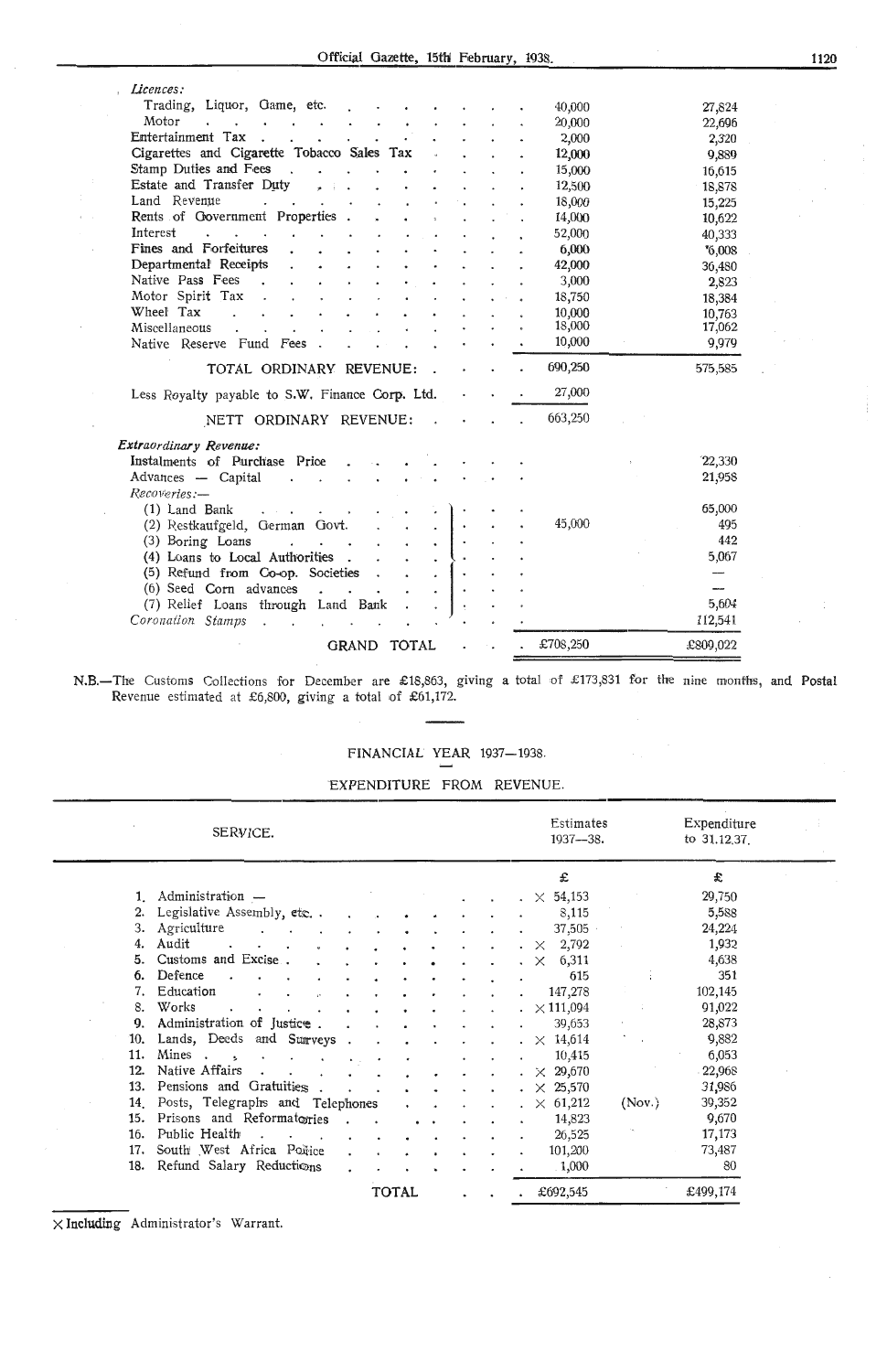#### EXPENDITURE FROM LOAN FUNDS.

|    |                                                                                                                                                    |  |         | £               | £        |
|----|----------------------------------------------------------------------------------------------------------------------------------------------------|--|---------|-----------------|----------|
|    | A. Buildings, etc.                                                                                                                                 |  |         | 33,000          | 22,155   |
| В. | Irrigation and Water Supplies .<br>$\cdot$ $\cdot$ $\cdot$                                                                                         |  |         | 1,000           | 615      |
| C. | Telegraph and Telephone Extensions<br>and Renewals                                                                                                 |  |         | 11,000          | 5,093    |
|    | D. Government Surveys                                                                                                                              |  |         | 2,800           | 64       |
| Е. | General Relief and Rehabilitation Measures                                                                                                         |  |         | 1,975           | 541      |
| F. | Lands:                                                                                                                                             |  |         |                 |          |
|    | of Fencing<br>Loans,<br>etc.,<br>(1) Payment<br>guaranteed by Administration to Land<br>Bank and Advances to Settlers<br>for<br>essential purposes |  |         | $5{,}500\times$ | 4,766    |
|    | (2) Purchase of Land and Improvements for<br>Settlement and Public Purposes                                                                        |  |         | 2,000           | 972      |
|    | G. (1) Walvis Bay Protection Scheme.                                                                                                               |  |         | $1{,}450\times$ | 804      |
|    | (2) Swakopmund Protection Work.                                                                                                                    |  |         | 1,425           | 1,269    |
| Н. | Loans to Local Authorities.                                                                                                                        |  |         | 12,000          |          |
|    |                                                                                                                                                    |  |         |                 |          |
|    | TOTAL                                                                                                                                              |  |         | £72,150         | £36,279  |
|    | TOTAL EXPENDITURE FROM REVENUE FUNDS                                                                                                               |  | $\cdot$ | £692,545        | £499,174 |
|    | TOTAL EXPENDITURE<br>FROM LOAN FUNDS                                                                                                               |  |         | 72,150          | 36,279   |
|    | GRAND<br>TOTAL                                                                                                                                     |  |         | £764,695        | £535,453 |

 $\times$  Including Administrator's Warrant.

(No. 11 van/of 1938.)

HANDELSMERKE. / TRADE MARKS

ONBETAALDE HERNUWINGSFOOIE. (Vir tydperk eindigende **10** Februarie 1938.)

UNPAID RENEWAL FEES.

(For period ending 10th February, 1938.)

No. Naam van Eienaar. - Name of Proprietor.

94/ 1924. Genatosan Limited.

95/ 1924. Genatosan Limited.

99/1924. The Tunnel Portland Cement Company Limited.

Akteskantoor,

Windhoek, 10 Februarie 1938. Deeds Registry,

Windhoek, 10th February, 1938.

(No. 12 van 1938.)

#### GEBIED SUIDWES-AFRIKA.

REGISTRASIE VAN KIESERS.

#### KIESAFDELINGS WINDHOEK SENTRAAL EN WINDHOEK DISTRIK.

#### REOISTRASIEAMPTENAAR SE KENNlSGEWING VAN HOFSITTING VAN HERSIENINGSAMPTENAAR.

Hierby word bekendgemaak dat die Hersieningsamptenaar, die Magistraat te Windhoek, op die 1ste dag van Maart, 1938, om 10 uur V.m., sitting sal hlou om die Kieserslyste vir die Kiesafdelings Windhoek Sentraal en Windhoek Distrik te verbeter, te hersien en vas te stel.

Al die persone wie se aansprake deur die Registrasieamptenaar afgewys is, en al die persone wat skriftelik be-<br>swaar gemaak het teen die reg van iemand wat op die Voorlopige Lyste geplaas is, om aldus geplaas te word, of teen die reg van iemand, wat aanspraak gemaak het op registrasie as<br>Kieser, om aldus geplaas te word; en al die persone, teen wie besware aldus gemaak is, kan voor die Hersieningsamptenaar op die voorgenoemde tyd en plek verskyn, om hul aansprake<br>of besware te doen geld. Al die aanspraak- en beswaarmakers moet persoonlik of deur 'n skriftelik daartoe gemagtigde persoon verskyn.

Gedateer te Windhoek op hierdie 11de dag van Februarie 1938.

J. W. S. VAN NIEKERK,

Registrasieamptenaar.

 $\frac{1}{2}$ 

**H.** F. DOWLING, Registrateur van Aktes. Registrar of Deeds.

(No. 12 of 1938.)

TERRITORY OF SOUTH WEST AFRICA.

#### REGISTRATION OF VOTERS.

ELECTORAL DIVISIONS OF WINDHOEK CENTRAL **AND**  WINDHOEK DISTRICT.

#### REGISTERING OFFICER'S NOTICE OF REVISING OFFICER'S COURT.

Notice is hereby given that the Revising Officer, the Magistrate, will attend at Windhoek on the 1st day of March, 1938, at 10 o'clock a.m., for the purpose of amending, revising and settling tire Voters' Lists for the Electoral: Div'isions of Windhoek Central and Windhoek District.

All persons whose claims have been disallowed by the Registering Officer, and all persons who have objected in<br>writing to the right of any person enrolled on the Provisional Lists to be so enrolled, or to the right of any person claiming to have his name registered as a Voter to be so registered, and all persons who have been so objected to, may appear before the Revising Officer at the time and place aforesaid for the purpose of establishing their said claims or objections. All claimants and objectors must appear either personally or by an agent authorized thereto in writing.

Dated at Windhoek, the 11th day of February, 1938.

#### J. W. S. VAN NIEKERK,

Registering Officer.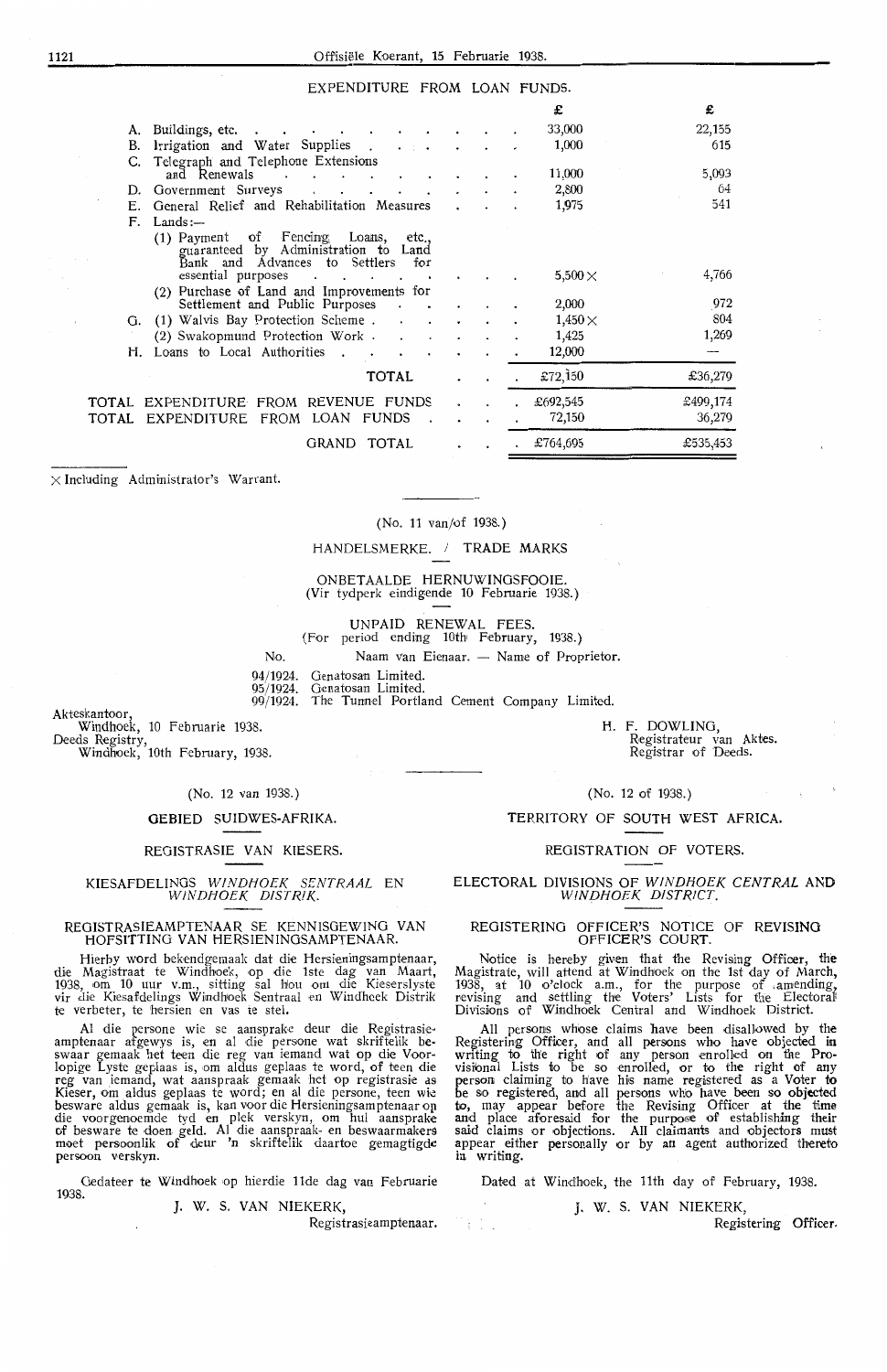## **Advertensies.**

#### ADVERTEER IN DIE OFFISIËLE KOERANT VAN SUIDWES-AFRIKA.

1. Die *Otfisii!le Koerant* sai op die lste en 15de vao elke maand verskyn; ingeval een van hierdie dae op **'n**  Sondag op Publieke Feesdag val, dan verskyn die Offisiële *Koerant* op die eersvolgende werkdag.

2. Advertensies wat in die *Offisiële Koerant* geplaas moet word moet in die taal waarin hulle sal verskyn ingehandig word aan die kantoor van die Sekretaris vir Suidwes-<br>Afrika (Kamer 46, Regerings-Geboue, Windhoek), nie later<br>as 4.30 n.m. op die neënde dag voor die datum van ver-<br>skyning van die *Offisiële Koerant* waarin die adv

3. Advertensies word in die Offisiële Koerant geplaas agter die offisiële gedeelte, of in 'n ekstra blad van die Koerant, soos die Sekretaris mag goedvind.

4. Advertensies word in die *Offisiële Koerant* gepubli-<br>seer in die Engelse, Afrikaanse en Duitse tale; die nodige<br>vertalinge moet deur die adverteerder of sy agent gelewer word. Dit moet onthou word dat die Duitse teks van die Offisiële Koerant slegs 'n vertaling is, en nie die geoutoriseerde uitgawe is nie.

5. Slegs wetsadvertensies word aangeneem vir publikasie in die *Offisiele Koerant,* en hulle is onderworpe aan die goedkeuring van die Sekretaris vir Suidwes-Afrika, wat die aanneming of verdere publikasie van 'n advertensie mag **weier.** 

6. Advertensies moet saver as moontlik op die masjien geskryf wees. Die manuskrip van advertensies moet slegs<br>op een kant van die papier geskryf word, en alle name moet duidelik wees; ingeval 'n naam ingevolge onduidelike handskrif foutief gedruk word, dan kan die advertensies slegs dan weer gedruk word as die koste van 'n nuwe opneming betaal word.

7. Die jaarlikse intekengeld vir die Offisiële Koerant is 20/-, posvry in hierdie Gebied en die Unie van Suid-Afrika, verkrygbaar van die here John Meinert, Bpk., Posbus 56, Windhoek. Posgeld moet vooruit betaal word deur 0orseese intekenaars. Enkele ,eksemplare van die *Otfisii!le Koerant* is verkrygbaar of van die here John Meinert, Bpk., Posbus 56, Windhoek, of van die Sekretaris vir Suidwes-Afrika, teen die prys van 1/- per eksemplaar.

8. Die koste vir die opname van advertensies, behalwe die kennisgewings, wat in die volgende paragraaf genoem is, is teen die tarief van 7/6 per duim enkel kolom, en 15/-<br>per duim dubbel kolom, herhalings teen half prys. (Gedeeltes van 'n duim moet as 'n volle duim bereken word.)

9. Kennisgewings aan krediteure en debiteure in die boedels van oorlede persone, en kennisgewings van eksekuteurs betreffende likwidasie-rekenings, wat vir inspeksie lê, word in skedule-vorm gepubliseer teen 12/- per boedel.

10. Geen advertensie sal geplaas word nie, tensy die koste vooruit betaal is. Tjeks, wissels, pos- of \_geldorders moet betaalbaar gemaak word aan die Sekretaris vir Suidwes-Afrika.

#### TRANSFER OF LICENCE.

Notice is hereby given that application will be made to the Magistrate, Keetmanshoop, after expiration of fourteen days from publication hereof, for the transfer of the Retail Butcher's Licence of FANNY HORWITZ in respect of the premises situate on Erf No. 277, Keetmanshoop, to CHARLES HORWITZ and ALFRED HORWITZ trading as C. 8' A. HORWITZ.

ALEC E. RISSIK,

Attorney for the parties.

KEETMANSHOOP, 7th February, 1938.

P.O. Box 90,

## **Advertisements.**

#### ADVERTISING IN THE OFFICIAL GAZETTE OF SOUTH WEST AFRICA,

1. The *Official Gazette* will be published on the 1st **and**  15th day of each month; in the event of either of **those**  days falling on a Sunday or Public Holiday, the *Gazette* wiM be published on the next succeeding working day.

2. Advertisements for insertion in the *Gazette* must **be**  delivered at the office of the Secretary for South West **Africa**  (Room 46, Government Buildings, Windhoek) in the languages in which they are to be published, not later than 4.30 **p.m.** on the *ninth* day before the date of publication of the *Gazette* in which they are to be inserted.

3. Advertisements will be inserted in the *Gazette* **after**  the official matter or in a supplement to the *Gazette* **at**  the discretion of the Secretary.

4. Advertisements will be published in the Official *Gazette* in the English, Dutch or German languages; the necessary translations must be furnished by the advertiser or his agent. It should be borne in mind however, **that**  the German version of the *Gazette* is a translation only and not the authorised issue.

5. Only legal advertisements are accepted for publication in the *Official Gazette*, and are subject to the approval of the Secretary for South West Africa, who can refuse to<br>accept or decline further publication of any advertisement.

6. Advertisements should as far as possible be typewritten. Manuscript of advertisements should be written on<br>one side of the paper only, and all proper names plainly<br>inscribed; in the event of any name being incorrectly printed<br>as a result of indistinct writing, the adver be republished on payment of the cost of another insertion.

7. The Subscription for the *Official Gazette* is 20/- **per**  annum, post free in this Territory and the Union of South Africa obtainable from Messrs. John Meinert Ltd., Box 56, Windhoek. Postage must be prepaid by Overseas subscribers. Single copies of the *Gazette* may be obtained either from Messrs. John Meinert Ltd., Box 56, Windhoek, or from the Secretary for South West Africa at the price of 1/- per copy.

8. The charge for the insertion of advertisements other than the notices mentioned in the succeeding paragraph is at the rate of 7/6 per inch single column and 15/- per inch! double column, repeats half price. (Fractions of an inch to be reckoned an inch.)

9. Notices to Creditors and Debtors in the estates of deceased persons and notices of executors concerning liquidation accounts lying for inspection, are published in schedule form at  $12/-$  per estate.

10. No advertisement will be inserted unless the charge is prepaid. Cheques, drafts, postal orders or money orders must be made payable to the Secretary for South West **Africa.** 

#### NOTICE.

Fourteen days after publication hereof application will be made to the Magistrate, Grootfontein, for the transfer of the General Dealer's and Butcher's Licences held by, Mrs. E. WITTROCK<br>on Erf No. 15, OTAVI,

#### to HANS WILHELM JOHANN JOACHIM KUEHL.

J. H. RATHBONE, Attorney for the parties.

Grootfontein, 31st January, 1938.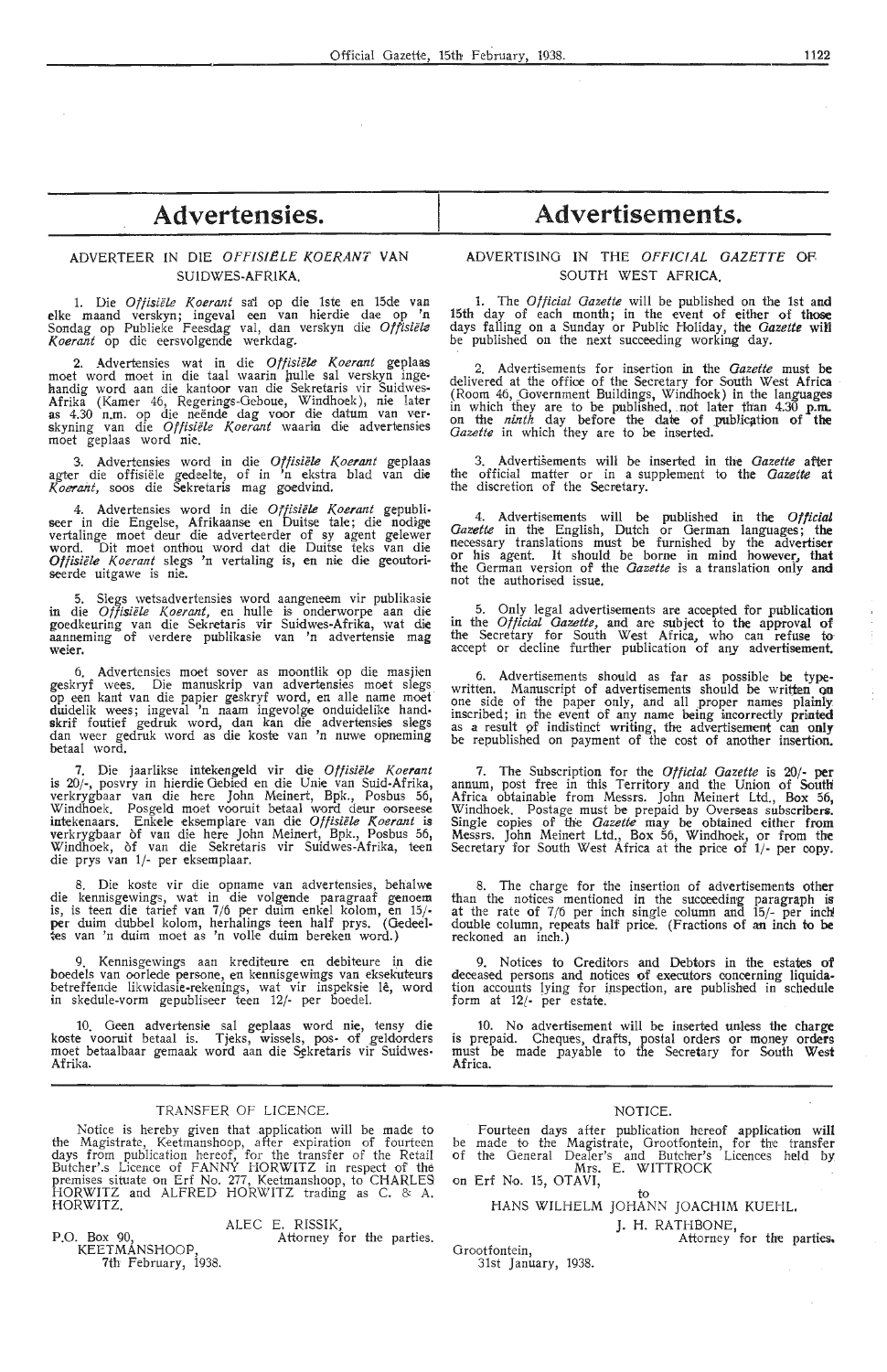**KENNISGEWING** DEUR -EKSEKUTEURS BETREFFENDE LIKWIDASIE-REKENINGS TER INSAOE. Artikel G8, Wet No. 24 van 1913, soos toegepas op Suidwes-Afrika.

Kennisgewing geskied hiermee dat duplikate van die Administrasie- en Distribusierekenings in die boedels vermeld in die navolgende Bylae, ter insage van al die persone, wat daarin belang het, op die kantore van die Meester<br>en die Magistraat, soos vermeld, gedurende 'n tydperk van drie weke (of langer indien spesiaal vermeld) vanaf ve melde datums, of vanaf datum van publikasie hiervan, watter datum die laatste mag wees, sal le. As geen beswaar daarteen by die Meester binne die vermelde tydperk ingedien word nie, sal die betrokke eksekuteurs oorgaan tot uitbetaling ooreenkomstig vermelde rekenings.

NOTICE BY EXECUTORS CONCERNING LIQUIDATION ACCOUNTS LYING FOR INSPECTION: Section 68, Act No. 24 of 1913, as applied to South West Africa.

Notice is hereby given that copies of the Administration and Distribution Accounts in the Estates specified in the attached Schedu1e will be open for the inspection of all persons interested therein for a period of 21 days (or longer if specially stated) from the dates specified, or from the date of publication hereof, whichever may be later, and at **th'e** Offices of the Master and Magistrate as stated. Should no objection thereto be Lodged with the Master during the **period of inspection the Executors concerned will proceed to make payments in accordance therewith.** 

BYLAE.-SCHEDULE.

| Boedel No.<br>Estate No. | BOEDEL VAN WYLE<br>ESTATE LATE | Beskrywing van<br>Rekening<br>Description of<br>Account | Datum<br>Tydperk<br>Date<br>Period | Office of the<br>Meester<br>Master | Kantoor van die<br>Magistraat<br>Magistrate | Naam en adres v. eksekuteur<br>of gemagtigde Agent<br>Name and Address of<br>Executor or authoriz. Agent |
|--------------------------|--------------------------------|---------------------------------------------------------|------------------------------------|------------------------------------|---------------------------------------------|----------------------------------------------------------------------------------------------------------|
| 2022                     | Abraham Jacobus<br>Kruger      | First and Final                                         | 15/2/38                            | Windhoek                           | Keetmans-<br>hoop                           | J. A. Loubser,<br>Box 5, Kakamas                                                                         |
| 2091                     | Ernest Booth Shepperson        | First and Final<br>Liquidation and<br>Distribution      | 21 days                            | Okahandia<br>Windhoek              |                                             | L. J. Haasbroek,<br>Box 33, Okahandia                                                                    |
| 2102                     | Wilhelm Karl Anton<br>Seidel   | First and Final<br>Liquidation and<br>Distrib. Account  | 21 days                            | Windhoek                           |                                             | A. Neuhaus, Agent for<br>Executrix testamentary,<br>Box 156, Windhoek                                    |

KENNISGEWING AAN SKULDEISERS EN SKULDENAARS. BOEDELS VAN OORLEDE PERSONE. Artikel 46, Wet No. 24 van 1913, soos toegepas op Suidwes-Afrika.

Skuldeisers en skuldenaars in die Boedels wat vermeld is in bygaande Bylae word versoek om hul vorderings in te lewer en hul skulde te betaal by die kantore van die betrokke Eksekuteurs binne die gemelde tydperke, vanaf die datum van publikasie hiervan.

NOTICE TO CREDITORS AND DEBTORS. ESTATES OF DECEASED PERSONS. Section 46, Act No. 24 of 1913, as applied to South West Africa.

Creditors and Debtors in the Estates specified in the annexed Schedule are called upon to lodge their claims with and pay their debts to the Executors concerned within the stated periods calculated from the date of publication hereof. BYLAE.-SCHEDULE.

| Boedel No.<br>Estate No. | BOEDEL VAN WYLE<br>ESTATE LATE                                                                                 | Binne 'n tydperk van<br>Within a period of | Naam en Adres van Eksekuteur of<br>gemagtigde Agent<br>Name and Address of Executor or<br>authorized Agent |
|--------------------------|----------------------------------------------------------------------------------------------------------------|--------------------------------------------|------------------------------------------------------------------------------------------------------------|
| 2132                     | Jacob Lodewyk Jooste and surviving spouse<br>Johanna Jacoba Elizabeth Jooste, born<br>Rootman, of Keetmanshoop | 30 daë                                     | Oliff & Key, Box 38,<br>Keetmanshoop                                                                       |
| 2135                     | Otto Schweiger                                                                                                 | 30 days                                    | J. H. Rathbone                                                                                             |
| 2145                     | Izak Schalk Willem Burger                                                                                      | 21 days                                    | W. G. Kirsten.<br>Meesters Verteenwoordiger                                                                |
| 2155                     | Ernest Bartlett                                                                                                | 21 days                                    | H. Borchers, Box 321,<br>Windhoek                                                                          |
| 2153                     | Amelie Nina Szewzyk, formerly Josupeit,<br>born Oeder                                                          | 30 days                                    | Dr. Hans Hirsekorn, Authorized<br>Agent, Box 53, Windhoek                                                  |
| 2064                     | Adolf Ferdinand Hermann Dencker                                                                                | 30 days                                    | Rudolf Schaefer, Box 220, Windhoek,<br>Executor Dative                                                     |

#### NOTICE OF TRANSFER OF BUSINESS.

Notice is hereby given that fourteen (14) days after the date of publication hereof, application will be made to the Magistrate for the District of Gibeon, for the transfer of **the** Oeneral Dealer's Business carri,ed on by ELIAS SILBER **and** JACOB STRAUMAN, under the firm and style of E. SILBER & STRAUMAN, Erf No. 47, Mariental in the District of Gibeon, to JOE FRANK.

Dated at Mariental, this 7th day of February, 1938. W. G. KIRSTEN,<br>Attorney for the parties,

P.O. Box 13,

#### APPOINTMENT OF SWORN APPRAISER.

By virtue of the authority vested in me by Section 10<br>the Administration of Estates Act, 1913, I have appointed of the Administration of Estates Act, 1913, I have appointed CARL LUDWIG HELLMUTH LAKEMEIER, Esq., of the farm Otjikururume, District Otjiwamngo, to act as Sworn Appraiser for the District of Otjiwarongo.

J. Mc. I. M. COMMAILLE,

Master of the High Court of South West Africa. Windhoek,

5th January, 1938.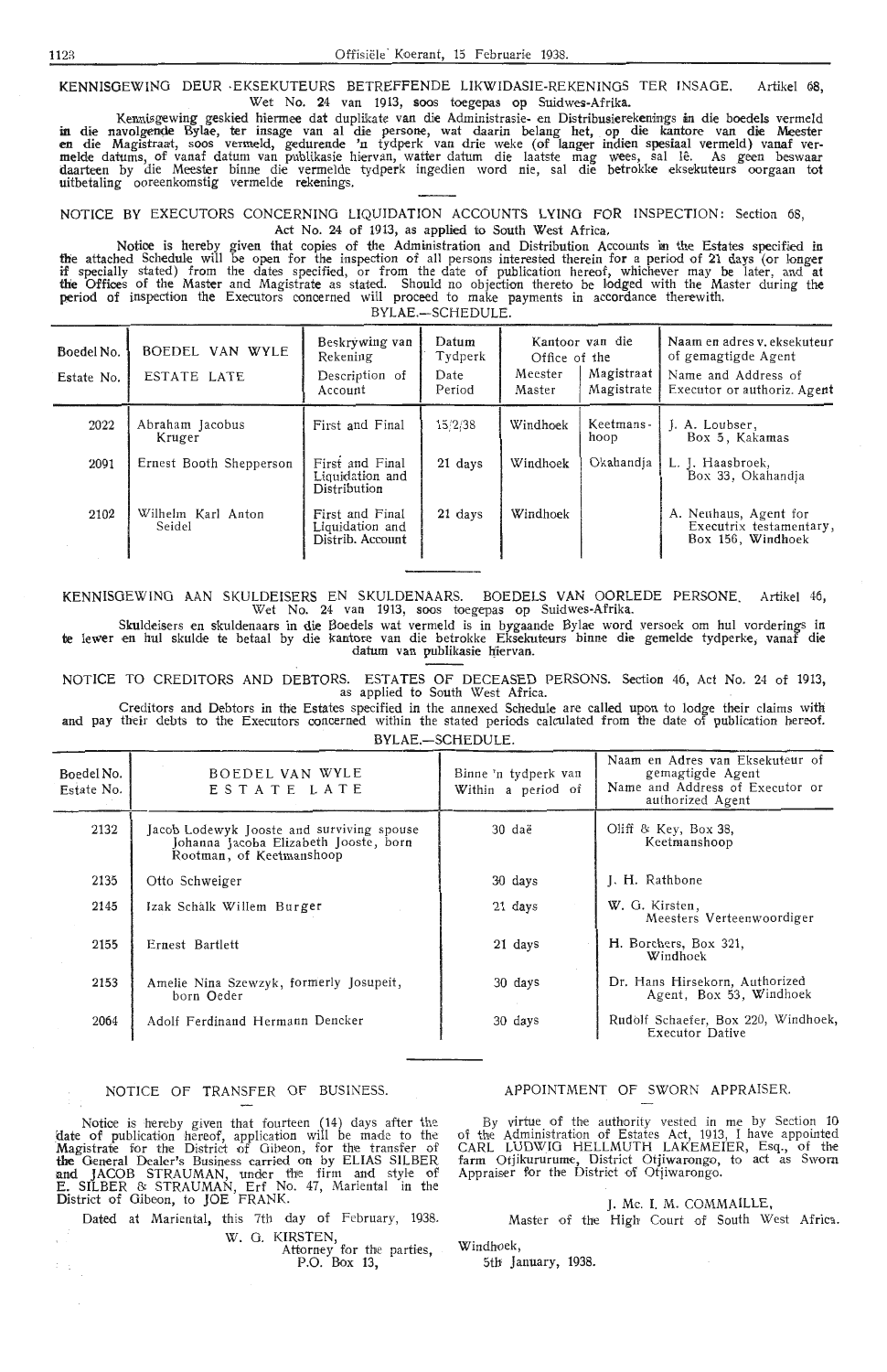NOTICES OF TRUSTEES **AND** ASSIGNEES, Pursuant to Sections *forty* and *forty-one* **of thie** Insolvency Ordinance, 1928.

Notice is hereby given that a meeting of creditors will be held in the Sequestrated or Ass(gned Estate mentioned in the subjoined Schedule on the dates, at the times and places, and for the purposes therein set forth.

Meetings in Windhoek will be held before the Master; elsewhere they will be held before the Magistrate.

KENNISOEWINOS VAN KURATORS EN BOEDELBEREDDERAARS. lngevolge artikels *veertig* en *een-en-veertig* van die Insolvensie-Ordon-nansie 1928. ·

Hiermee word kennis gegee dat 'n byeenkoms van skuldeisers in die gesekwestreerde of afgestane Boedels, vermeld in die onderstaande Bylae op die datums, tye en plekke en vir die doeleindes daarin vermeld, gehou sal word. In Windhoek sal die byeenkomste voor die Meester en in ander plekke voor die Magistraat gehou word.

Form. No. 4. / Form. No. 4. BYLAE.-SCHEDULE.

No. of Name and Description Whether  $\begin{bmatrix} Day, Date and Hour of Meeting  
Assigned or  $Dag, Datum en Uur van$$ No. of Name and Description Assigned or Dag, Datum en Uur van Sequestrated Sequestrated Byeenkoms Meeting Object of Meeting Name in Beskrywing Of Boedel Digital Contract of Meeting Name in Beskrywing of Boedel Digital Digi No. van Naam en Beskrywing | Of Boedel Boedel van Boedel (Gesekwestreer Day/Dag) 466 George Isaacson, a general Sequestrated Tuesday dealer of Keetmanshoop  $\overline{\mathsf{I}}$ Date Hour Piek van Doel van Byeenkoms<br>Datum Uur Byeenkoms Byeenkoms  $1/3/38$  | 10 a.m. Windhoek | To prove further claims ! I I '

#### VAKANTE BETREKKING VIR DISTRIKSOENEESHEER.

Applikasies vir die ondergenoemde pos van distriksgeneesheer, met vermelding van datum en land van geboorte, kwalifikasies. ondervinding en vorige en teenswoordige aanstellings, word deur die Sekretaris van Suidwes-Afrika,. Windhoek, ingewag en m-0et horn nie later as 10 Maart 1938 bereik nie.

Oetuigskrifie (kopiee) kan ingestuur word, maar geen versoek om ondersteuning van applikasies word toegelaat nie. Applikante moet vermeld of hulle 'n kennis van albei offisiele tale besit.

Chirugiese ervaring sal 'n aanbeveling wees. Dit word van die suksesvone kandidaat verwag om ongeveer 1 April 1938 in diens te tree: $-$ 

> DISTRIK: OOBABIS, S.W. Afrika. HOOFKWARTIERE: GOBABIS. SALARIS: £360 per jaar.

Die genoemde saiaris dek alle gewone en roetiene dienste maar reistoelae teen 1/- per myl vir alle afstande afg.ele buite drie myl vanaf Hoofkwartiere, nagverblyf teen 15/-<br>en bykomende vergoeding vir seker ander dienste word betaal en ook vergoeding vir bywoning van Hotsittings en<br>ondersoeke, ooreenkomstig die tarief van die Administrasie<br>se afdeling van Justisie.

Behalwe die bogenoemde aanstelling sal die suksesvolle kandidaat verkiesbaar wees vir die pos van Spoorweg Mediese amptenaar.

#### NOTICE OF SURRENDER.

Notice is hereby given that application will be made to the High Court of South West Africa, Windhoek, on the 14th March, 1938, at 9 o'dock in the forenoon or as soon thereafter as Counsel can be heard for the surrender of the estate of FRIEDRICH WILHELM ERICH MATTHES, a farmer of Seeheim-Ost in the district of Keetmanshoop, as insolvent and that his Schedules will lie for inspection at the office of the Master of the High Court at Windhoek and at the office of the Magistrate at Keetmanshoop for a period of 14 days from the 15th day of February, 1938.

Dated at Windhoek, this 2nd February, 1938.

DR. HANS HIRSEKORN, Applicant's Attorney, Hansa House, Kaiser Str., P.O. Box 53, Windhoek.

#### VACANT DISTRICT SURGEONCY.

Applications for *the* undermentioned district surgeoncy. accompanied by particulars as to date and country of birth qualifications, experience and previous and present appoint-<br>ments of the applicants, should reach the Secretary for South W,est Africa, Windhoek, not later than the 10th March, 1938.

Testimonials (copies) may be submitted, but canvassing by petition or otherwise should not be resorted to. The appointment is •on a part-time basis and private practice is not precluded. Applicants should state whether they have a<br>knowledge of both official languages. Surgical experience will be a recommendation. The successful candidate will be required to assume duty on or about the 1st of April, 1938:—

> DISTRICT: GOBABIS, S.W. Africa. HEADQUARTERS: OOBABIS. 'SALARY: £360 per annum.

The salary mentioned covers all ordinary and routine services, but travelling allowance at 1/- per mile for all mileage travelled beyond a radius of three miles from headquarters, night detention at 15/-, and supplementary fees for certain other services will be payable, also fees for attendance at courts and inquests in accordance with . the tariff of the Adminis'tration's branch of Justice.

In addition to the above appointment the successful candi· date will also be eligible for the post of Railway Medical Officer.

#### NOTICE.

Notice is hereby given that application will be made<br>in terms of Section 108 (2) (a) of Ordinance No. 7 of 1928 to the High' Court of South West Africa, on Monday, the 11th day of April, 1938, at nine o'clock in the forenoon, or so soon thereafter as Counsel can be heard, for the rehabilitation of JOHN LOUIS ALEXANDER ROBINSON, formerly General Dealer and Butcher of Rehoboth Village, District of Rehoboth, whose estate (No. 458) was placed under sequestration by Order of the High Court of South West Africa, on the 3rd day of July, 1935.

Windhoek, this 9th day of February, 1938.

J. D. LARDNER BURKE, Applicant's Attorney, Bulow Street, Windhoek.